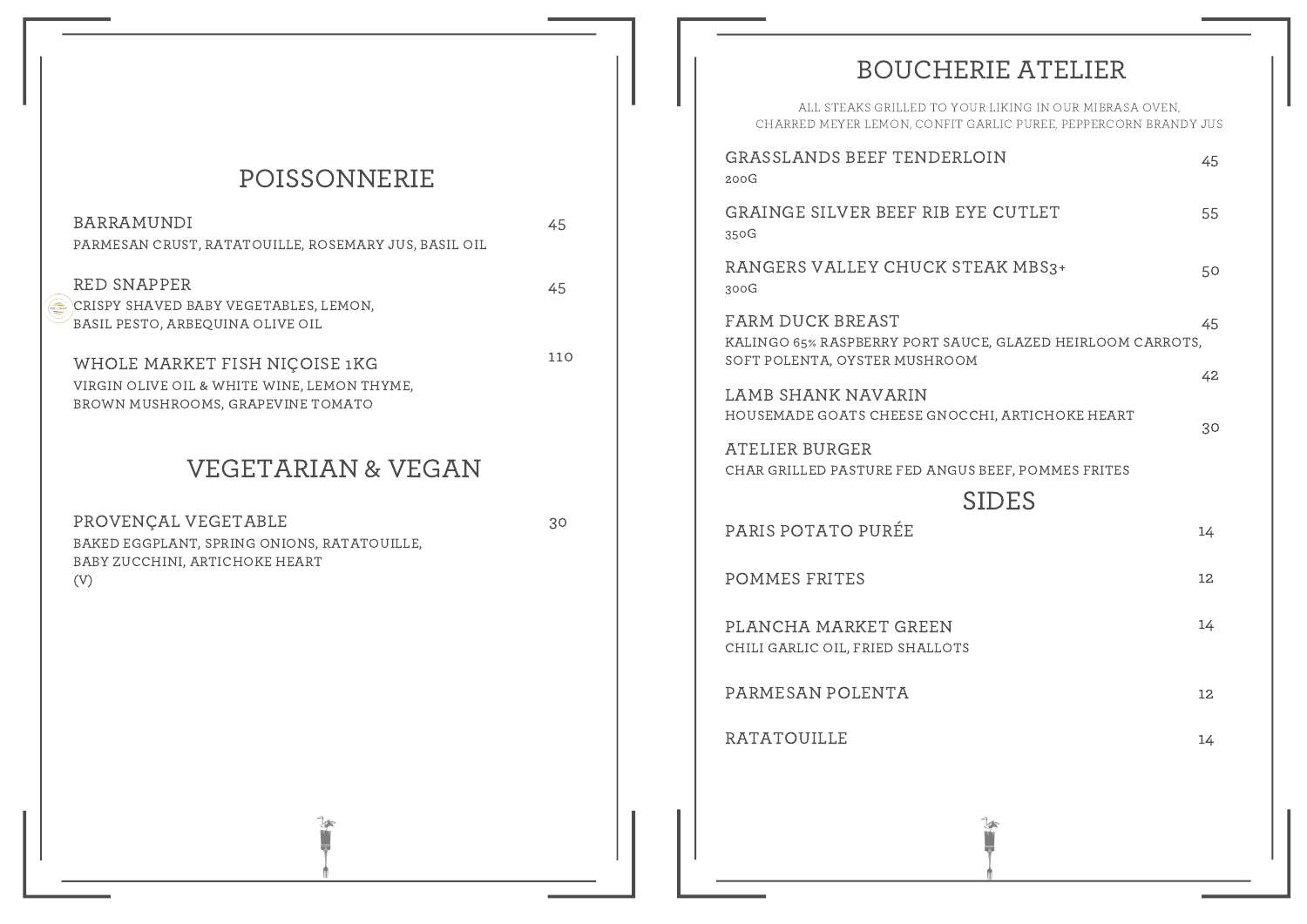# DESSERTS

| CHOCOLATE BAR<br>CHANTILLY CREAM QUENELLE | 18 |
|-------------------------------------------|----|
| RED BERRY PANNACOTTA<br>SABLE COOKIE      | 18 |
| FROZEN NOUGAT<br>KUMOUAT MARMALADE        | 18 |
| LIME LEMON TART<br>MERINGUE               | 18 |

# DESSERT WINES

| 2019 DOMAINE CAUHAPÉ JURANÇON 'BALLET D'OCTOBRE',       | 13 60 |
|---------------------------------------------------------|-------|
| SOUTH WEST, FRA                                         |       |
| 2020 CULLEN LATE HARVEST CHENIN BLANC,                  | 13 68 |
| MARGARET RIVER, WA                                      |       |
| 2019 DE BEAUREPAIRE 'CŒUR D'OR' BOTRYTIS SEMILLON,      | 12 64 |
| RYLSTONE, NSW                                           |       |
| 2018 DOMAINE DE LA PIGEADE MUSCAT DE BEAUMES-DE-VENISE, | 10 95 |
| RHÔNE VALLEY, FRA                                       |       |
|                                                         |       |

74

# TO SHARE

| PISSALADIÈRE<br>ONION AND ANCHOVIES FLAT BREAD, ROCKET LEAVES,<br>AGED PARMESAN                                                   | 24       |
|-----------------------------------------------------------------------------------------------------------------------------------|----------|
| CHARCUTERIE<br>ARTISAN CURED MEATS, CONDIMENTS                                                                                    | 38       |
| ARTISAN SOURDOUGH BREAD<br>EXTRA VIRGIN OLIVE OIL & BALSAMIC, PEPE SAYA BUTTER<br>ADD HOUSE-MADE BUTTER- ASK FOR TODAYS SIGNATURE | 8<br>4.5 |
| ENTRÉES                                                                                                                           |          |
| PACIFIC OYSTERS<br>SHALLOT VINEGAR, LEMON                                                                                         | 4.5ea    |
| <b>FLORAL TARTLET</b><br>'EGGPLANT CAVIAR, BROWN MUSHROOMS, ASPARAGUS,<br>TRUFFLE RICOTTA                                         | 22       |
| ROAST QUAIL<br>HALF QUAIL, QUAIL EGG, BUTTERNUT SQUASH MOUSSELINE,<br>HAZELNUT                                                    | 26       |
| SCALLOP & MUSSELL BRANDADE<br>CHILLED ROCKFISH SOUP, ROUYILLE MAYO, BAGUETTE CRISP                                                | 24       |
| PLANCHA XL YAMBA PRAWNS<br>FLAMBE PASTIS, GRAPEVINE TOMATO, CONFIT, AIOLI                                                         | 38       |
|                                                                                                                                   |          |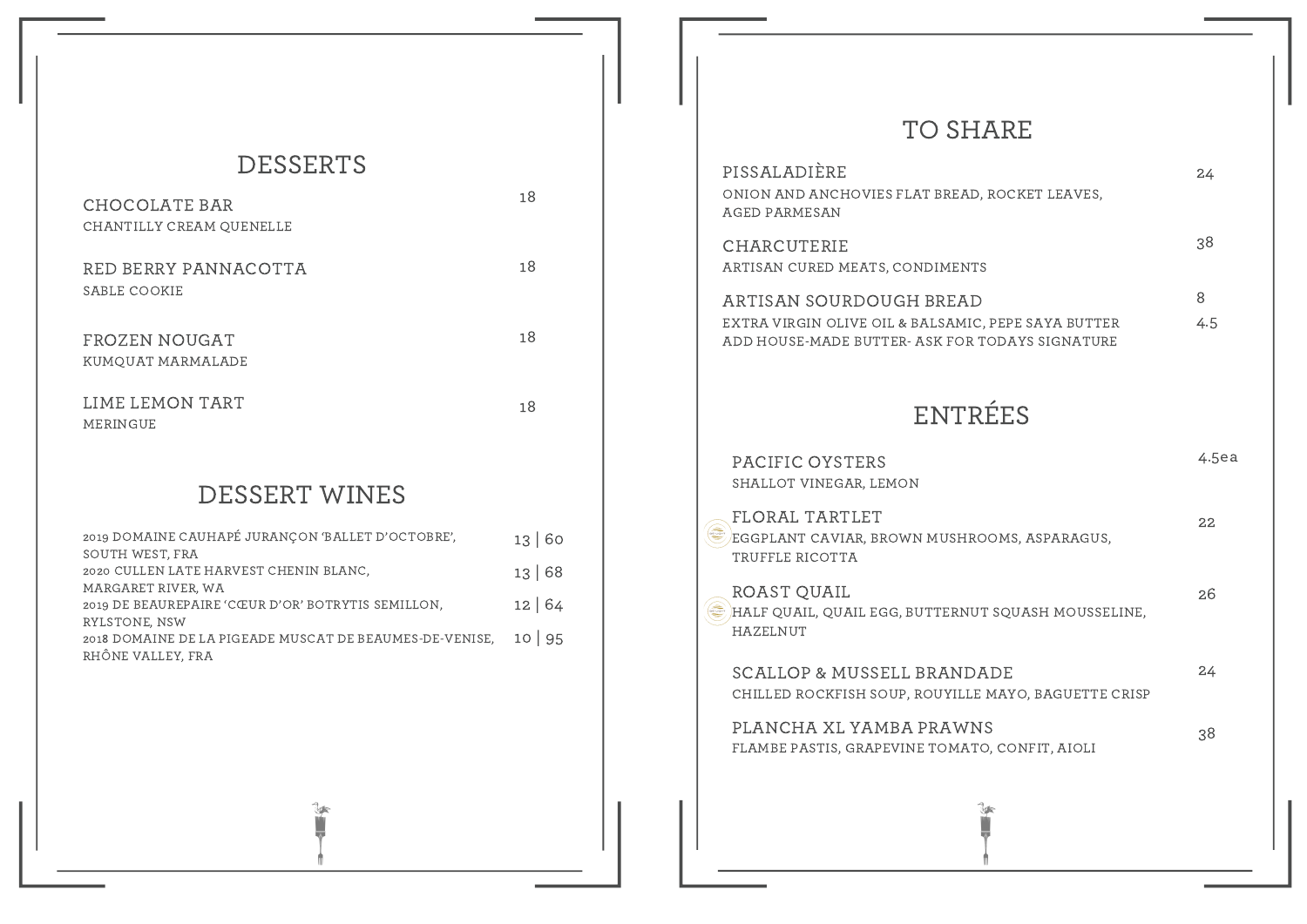

## ATELIER, "AN ARTIST'S WORKSHOP OR STUDIO".

A PLACE WHERE CREATIVITY IS KING.

A PLACE WHERE INSPIRATION FLOWS, IDEAS ARE BORN AND FRESH INGREDIENTS ARE TRANSFORMED.

A PLACE WHERE OUR CHEFS CREATE FRENCH-INSPIRED MASTERPIECES FOR YOUR DELIGHT.

## BON APPÉTIT

# AFTER DINNER COCKTAILS

BUTTER ME GOOD 666 BUTTER VODKA, MR BLACK COFFEE LIQUER, LITTLE DRIPPA ESPRESSO, COCONUT

## DIGESTIFS

| PENFOLD'S GRANDFATHER PORT | 15 |
|----------------------------|----|
| HENNESSY VSOP              | 16 |
| HENNESSY XO                | 45 |
| COURVOISIER VSOP           | 16 |
| DELORD FINE ARMAGNAC VSOP  | 14 |
| DELORD 1985 BAS ARMAGNAC   | 17 |
| COINTREAU                  |    |

## BARISTA MADE COFFEES

ŢЧ

BARISTA MADE COFFEE HOT CHOCOLATE CHAI LATTE

6